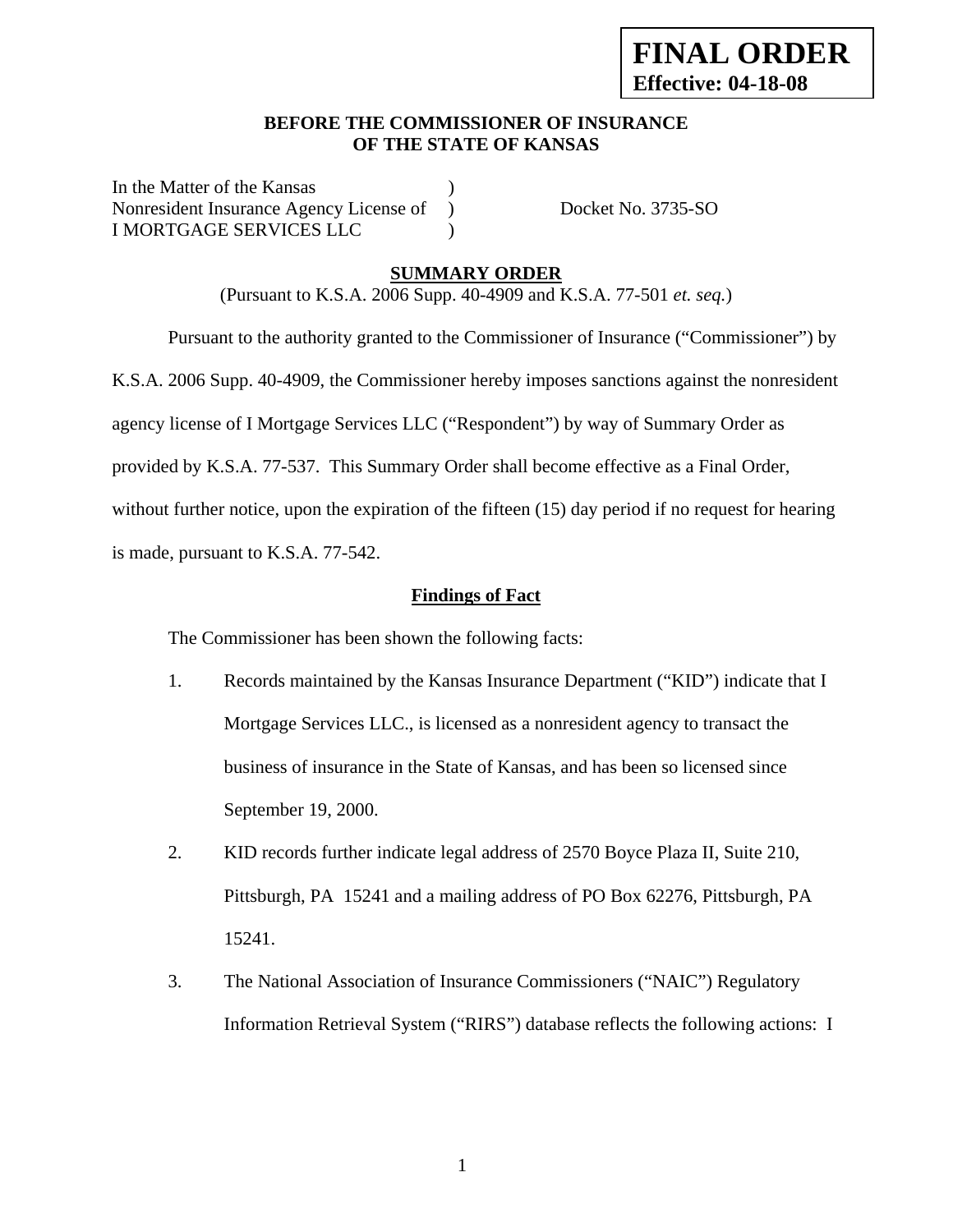Mortgage Services LLC was assessed a monetary penalty by the state of Florida,

effective August 29, 2007, for failure to pay 2007 administrative surcharge.

4. Respondent failed to notify KID of the action within 30 days.

### **Applicable Law**

- 5. K.S.A. 2006 Supp. 40-4909 states, in pertinent part:
	- (a) The commissioner may deny, suspend, revoke, or refuse renewal of any license issued under this act if the commissioner finds that the applicant or license holder has:
		- (2) Violated
			- (A) any provision of chapter 40 of the Kansas Statues Annotated, and amendments thereto, or any rule and regulation promulgated thereunder;
			- (C) any insurance law or regulation of another state;
	- (b) In addition, the commissioner may suspend, revoke or refuse renewal of any license issued under this act if the commissioner finds that the interests of the insurer or the insurable interests of the public are not properly served under such license.
	- (h) in lieu of taking any action under subsection (a), the commissioner may:

(2) issue an order imposing an administrative penalty up to a maxium of \$500 for each violation . . . unless such person knew or should have known that the violative act could give rise to disciplinary action under subsection (a). If such person knew or reasonably should have known the violative act could give rise to any disciplinary proceeding . . . the commissioner may impose a penalty up to a maximum of \$1000 for each violation . . . .

- 6. KA.R. 40-7-9 states, in pertinent part: Each person licensed in this state as an insurance agent shall report the following to the commissioner of insurance within 30 days of occurrence:
	- (a) Each disciplinary action on the agent's license or licenses by the insurance regulatory agency of any other state or territory of the United States.

## **Conclusions of Law**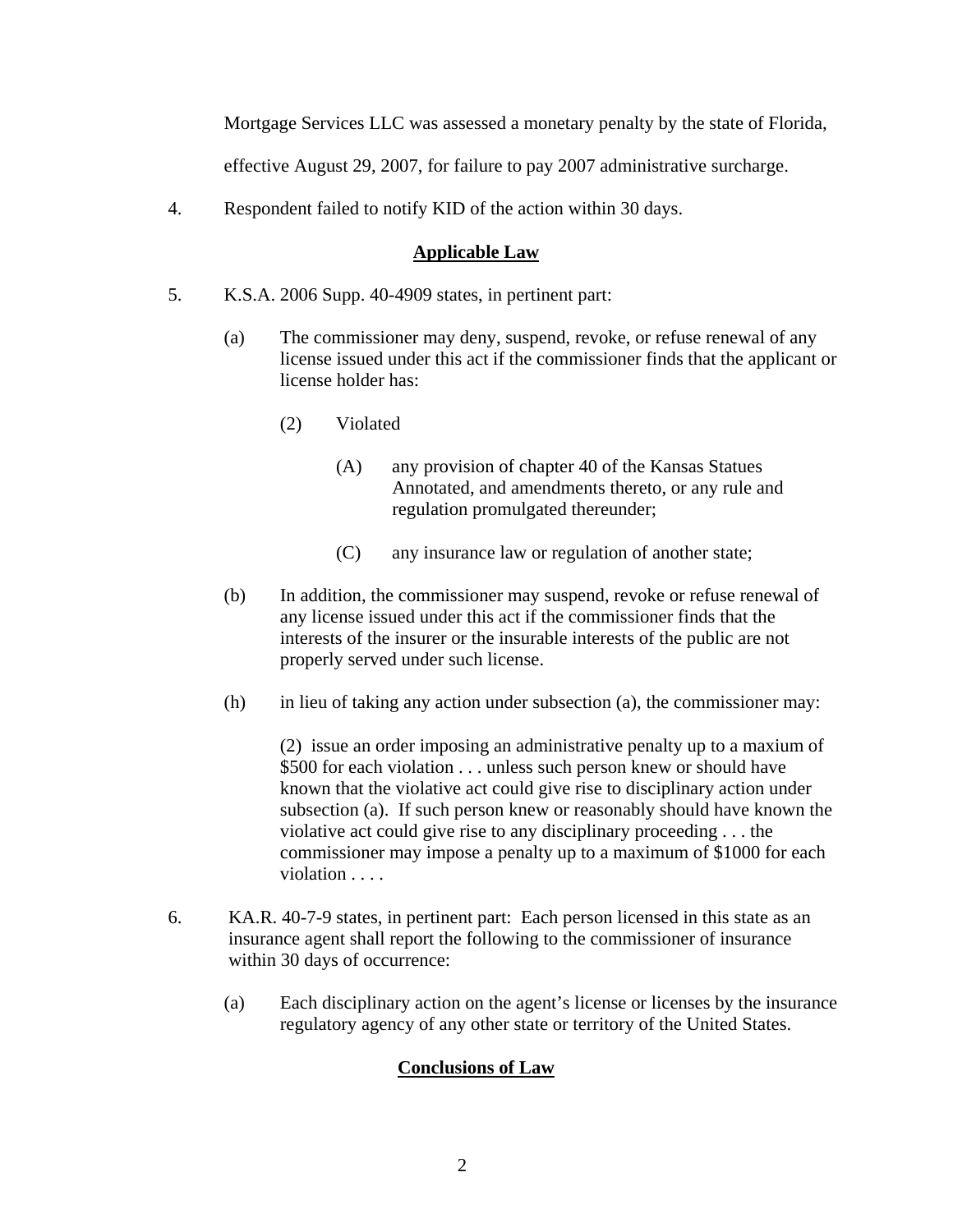- 7. The Commissioner has jurisdiction over Respondent as well as the subject matter of this proceeding, and such proceeding is held in the public interest.
- 8. The Commissioner finds that Respondent's Kansas license may be revoked because Respondent violated an insurance law or regulation in another state pursuant to K.S.A. 2006 Supp. 40-4909(a)(2)(C).
- 9. The Commissioner finds that Respondent violated K.S.A. 2006 Supp. 40-  $4909(a)(2)$ (A) and K.A.R. 40-7-9 by failing to notify the Kansas Insurance Department of the disciplinary action taken by the State of Florida Department of Insurance on August 29, 2007.
- 10. The Commissioner, therefore, concludes that good cause exists pursuant to K.S.A. 2006 Supp. 40-4909(a) and (h) to revoke or suspend Respondent's Kansas nonresident insurance agency's license or impose administrative penalties in lieu of revocation.
- 11. The Commissioner concludes that Respondent's nonresident insurance agency's license may be revoked for the protection of the insurable interests of the public pursuant to K.S.A. 2006 Supp. 40-4909(b).
- 12. Based on the facts and circumstances set forth herein, it appears that the use of summary proceedings in this matter is appropriate, in accordance with the provisions set forth in K.S.A. 77-537(a), in that the use of summary proceedings does not violate any provision of the law and the protection of the public interest does not require KID to give notice and opportunity to participate to persons other than I Mortgage Services LLC.

#### **IT IS THEREFORE ORDERED BY THE COMMISSIONER OF INSURANCE THAT:**

3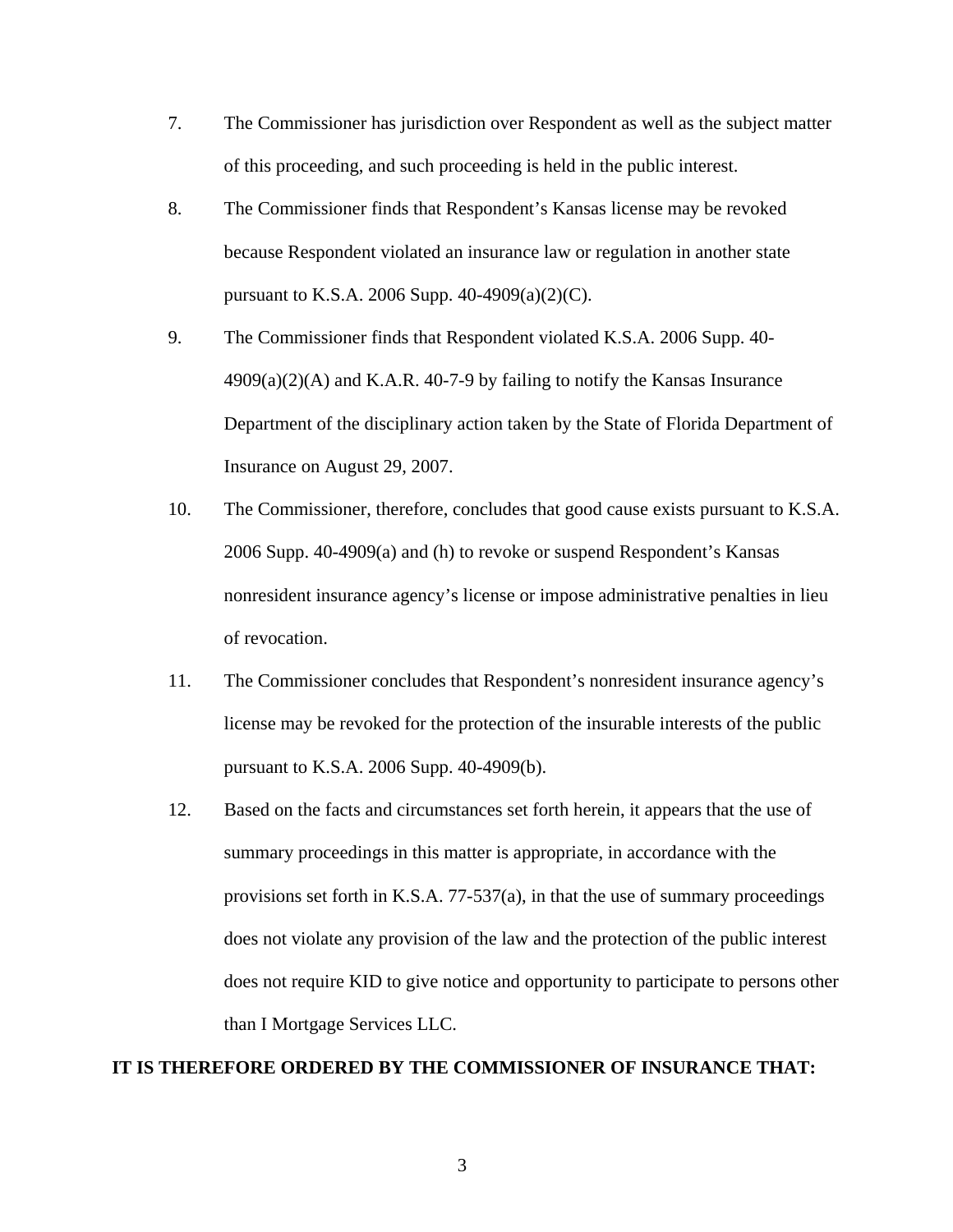Respondent, I Mortgage Services LLC, shall pay an administrative penalty of \$250 for failure to notify KID of another state agency's action and the Kansas nonresident insurance agency's license of I Mortgage Services LLC is hereby **SUSPENDED on the** 

### **effective date of this order until such time as the penalty is paid in full.**

### **NOTICE AND OPPORTUNITY FOR HEARING**

I Mortgage Services LLC, within fifteen (15) days of service of this Summary Order, may file with the Kansas Insurance Department a written request for hearing on this Summary Order, as provided by K.S.A. 77-542. In the event a hearing is requested, such request should be directed to:

> John W. Campbell, General Counsel Kansas Insurance Department  $420$  S.W.  $9<sup>th</sup>$  Street Topeka, Kansas 66612

Any costs incurred as a result of conducting any administrative hearing shall be assessed against the agent/agency who is the subject of the hearing as provided by K.S.A. 40-4909(f). Costs shall include witness fees, mileage allowances, any costs associated with reproduction of documents which become part of the hearing record, and the expense of making a record of the hearing.

If a hearing is not requested, this Summary Order shall become effective as a Final Order, without further notice, upon the expiration of the fifteen (15) day period for requesting a hearing. The Final Order will constitute final agency action in the matter.

In the event the Petitioner files a petition for judicial review, the agency officer designated pursuant to K.S.A. 77-613(e) to receive service of a petition for judicial review on behalf of the Kansas Insurance Department is: